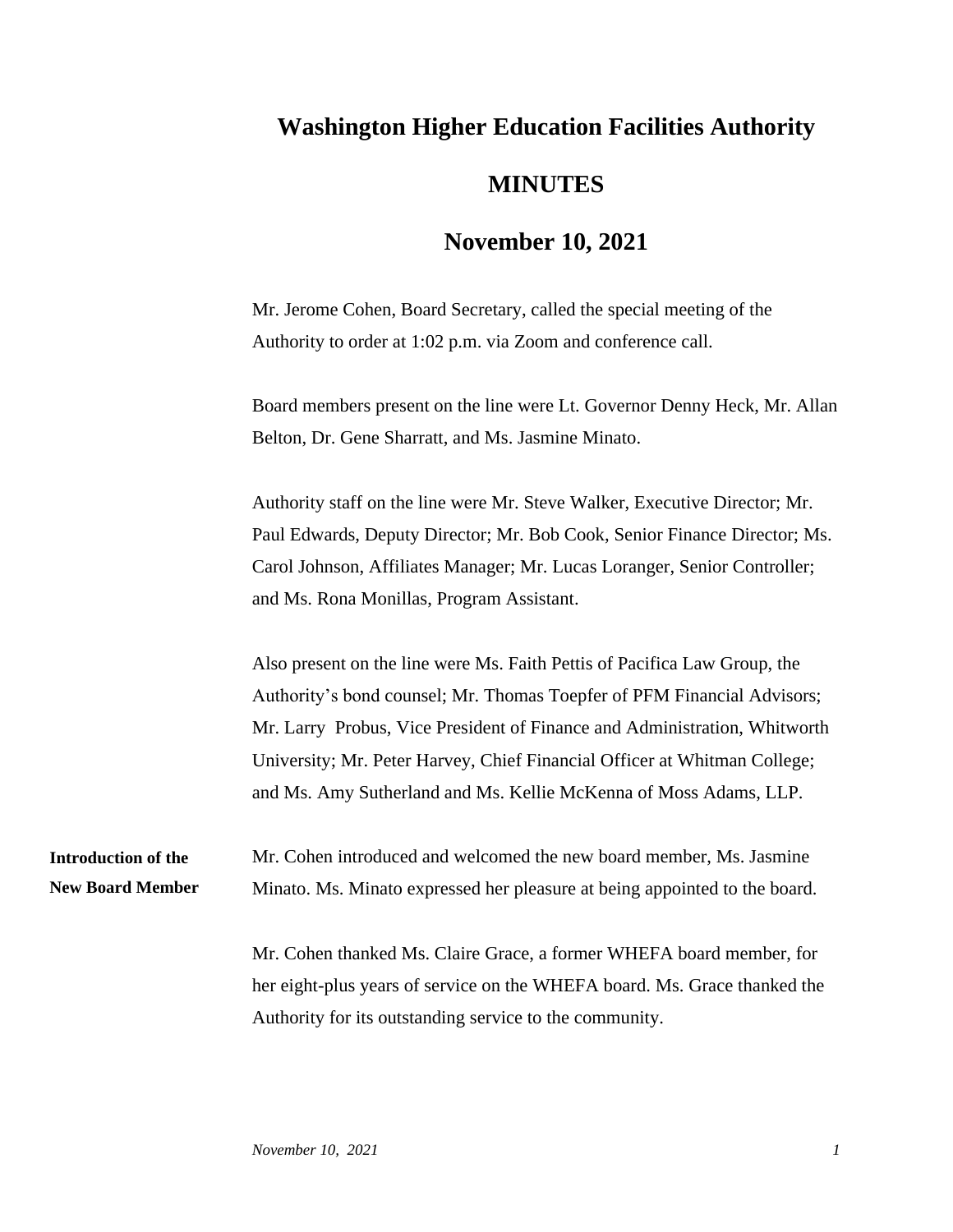|                                                                                                      | Mr. Cohen announced the upcoming retirements of Mr. Paul Edwards, the<br>Authority's Deputy Director, and Mr. Bob Cook, the Authority's Senior<br>Finance Director. Mr. Cohen expressed his gratitude to Mr. Edwards and Mr.<br>Cook for their invaluable contributions to the Authority.                                                                                                                                                         |
|------------------------------------------------------------------------------------------------------|---------------------------------------------------------------------------------------------------------------------------------------------------------------------------------------------------------------------------------------------------------------------------------------------------------------------------------------------------------------------------------------------------------------------------------------------------|
| Approval of the<br><b>Minutes</b>                                                                    | Mr. Cohen asked for a motion to approve the minutes of the meeting held on<br>June 14, 2021. Mr. Belton made the motion, and it was seconded by Dr.<br>Sharratt. The minutes were approved unanimously, 5-0.                                                                                                                                                                                                                                      |
| <b>Action Item:</b><br><b>Approval of</b><br><b>Resolution #21-02</b><br>for Whitworth<br>University | Mr. Cohen introduced Ms. Monillas to present staff recommendation for<br>approval of Resolution No. 21-02.<br>Ms. Monillas stated that the board is being asked to consider the proposed<br>issuance of tax-exempt revenue and refunding revenue bonds for Whitworth<br>University in an amount not to exceed \$23 million.                                                                                                                       |
|                                                                                                      | Ms. Monillas gave a summary of the transaction and said that a public hearing<br>for this transaction was held on October 7, 2021. She stated that the Authority<br>received approval from the Governor to issue the bonds. The transaction is set<br>to close on January 4, 2022.<br>Mr. Larry Probus provided additional project information. He stated that the<br>University will take advantage of the low interest rate environment and use |
|                                                                                                      | some of the savings from the refunding to reimburse themselves for<br>approximately \$5 million in costs associated with the new Innovation Lab.<br>Mr. Cohen asked for a motion to approve Resolution No. 21-02. Lt. Governor                                                                                                                                                                                                                    |

Heck made the motion, and it was seconded by Mr. Belton. The resolution was approved unanimously, 5-0.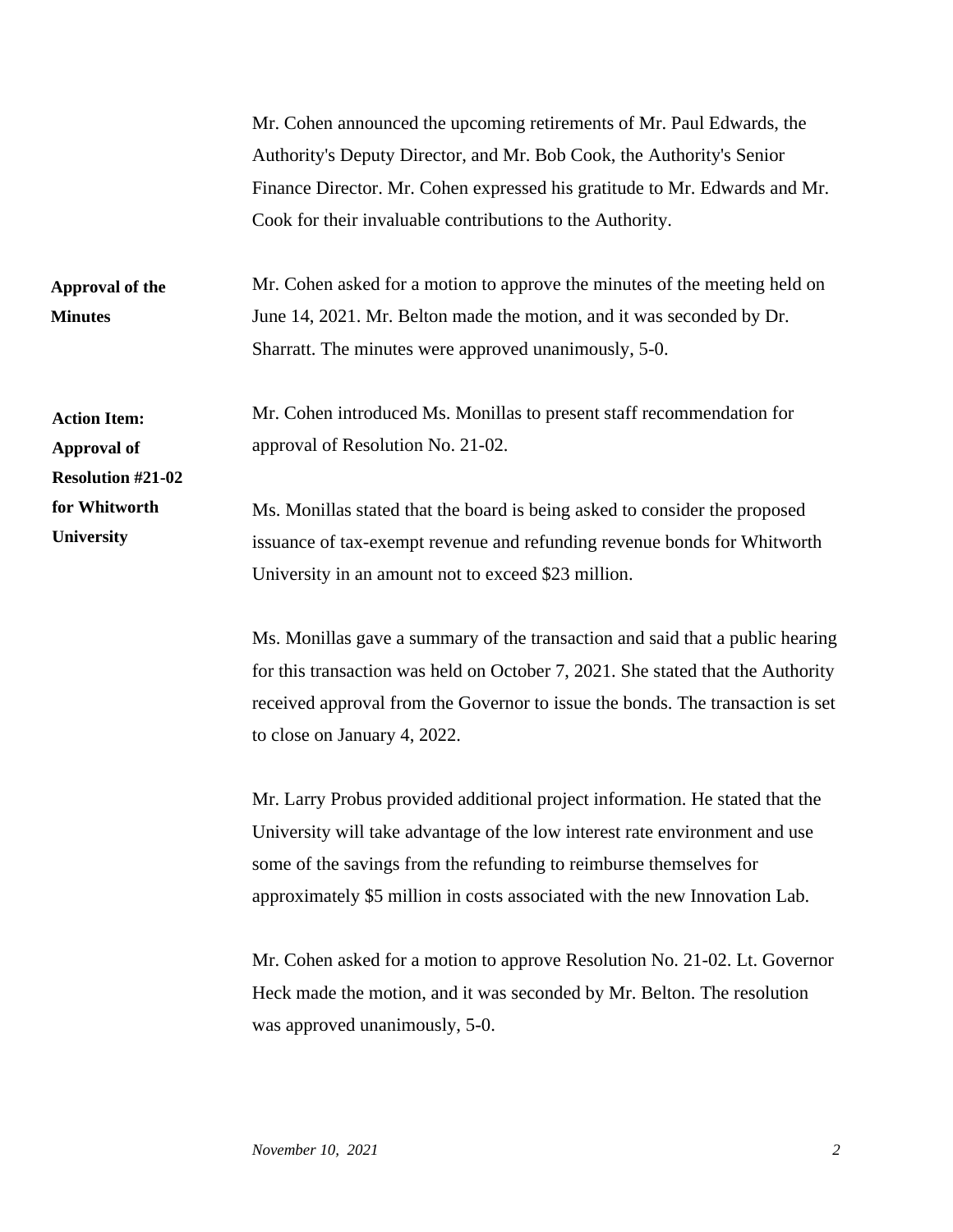**Action Item: Approval of Resolution #21-03 for Whitman College**

Mr. Cohen introduced Ms. Johnson to present the staff recommendation for approval of Resolution No. 21-03.

Ms. Johnson stated that the board is being asked to consider a proposed issuance of taxable and tax-exempt refunding revenue bonds for Whitman College in an amount not to exceed \$65 million.

Ms. Johnson stated that the packet revisions were provided on the day of the meeting as a result of a last-minute structure change. She then gave a summary of the transaction and said that a public hearing for this transaction was held on October 12, 2021. She stated that the Authority received approval from the Governor to issue the bonds. The transaction is set to close on November 30, 2021.

Mr. Harvey provided additional information about the project. He stated that the College is not taking on additional debt. They will be financing the cost of the termination of interest rate swaps and simplifying their bond structure. He enumerated the benefits that the College will gain from this project. Mr. Harvey expressed appreciation to the Authority, and everyone involved in the transaction.

Mr. Cohen asked for a motion to approve Resolution No. 21-03. Lt. Governor Heck made the motion, and it was seconded by Dr. Sharratt. The resolution was approved unanimously, 5-0.

Mr. Cook introduced Ms. Amy Sutherland and Ms. Kellie McKenna to present a summary of the Audit Report to the Authority board. Ms. Sutherland presented the overall results of the audit. She highlighted that they are providing an unmodified opinion, stating that the financial statements **Action Item: Acceptance of the Final Audit Report**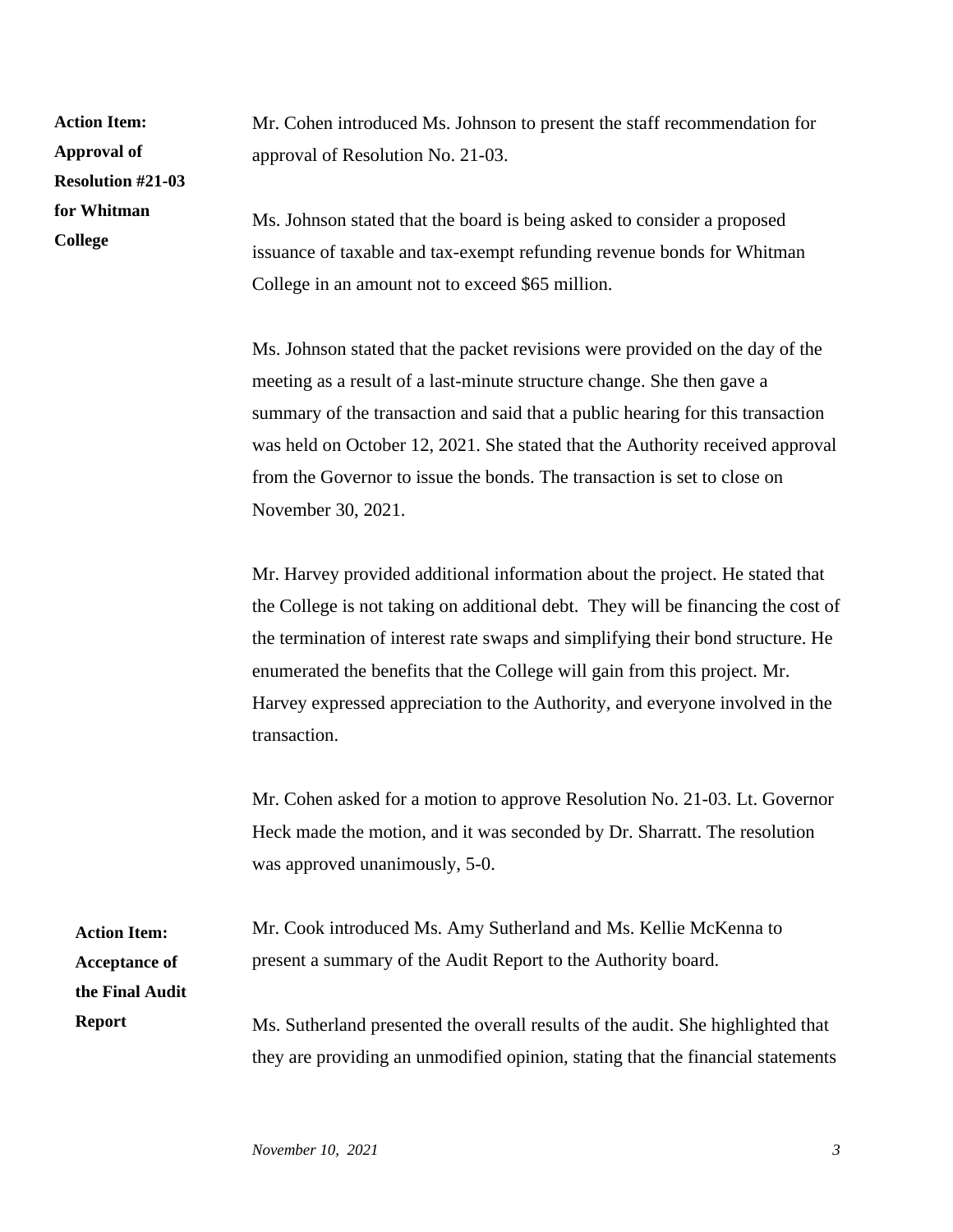were presented fairly and in accordance with accounting principles generally accepted in the United States of America (US GAAP).

Ms. McKenna stated that they reviewed the application of accounting policies and have taken note of any changes in governance. She concluded that no significant accounting policies had changed for the fiscal year ending June 30, 2021. She added that the Authority has selected and applied significant accounting policies appropriately and consistently with those of the prior year.

Ms. McKenna noted that the Authority has investments currently held as cash equivalents within the State Local Government Investment Pool.

Ms. McKenna said that the Authority implemented GASB 91 last year, which removed all conduit debt from the statement of net position. She stated that Note 5 continues to disclose all outstanding debt balances.

Ms. McKenna listed additional communications related to the audit process. She emphasized that auditors had no difficulties or disagreements with Authority staff during the audit.

Lt. Governor Heck inquired about statements in the Economic Outlook portion of the Audit Report. Mr. Cook stated that the statements were provided by Authority staff. Mr. Cook stated that fewer new money financings are a trend that has occurred in the last two years. He added that while there aren't many new money projects being done, there have been refundings that have resulted in more advantageous rates for our borrowers.

Given market uncertainties, the Lt. Governor inquired about the Authority's future projects. Mr. Cook stated that it is up to the schools to decide when they want to do a financing. He also mentioned that many of the Authority's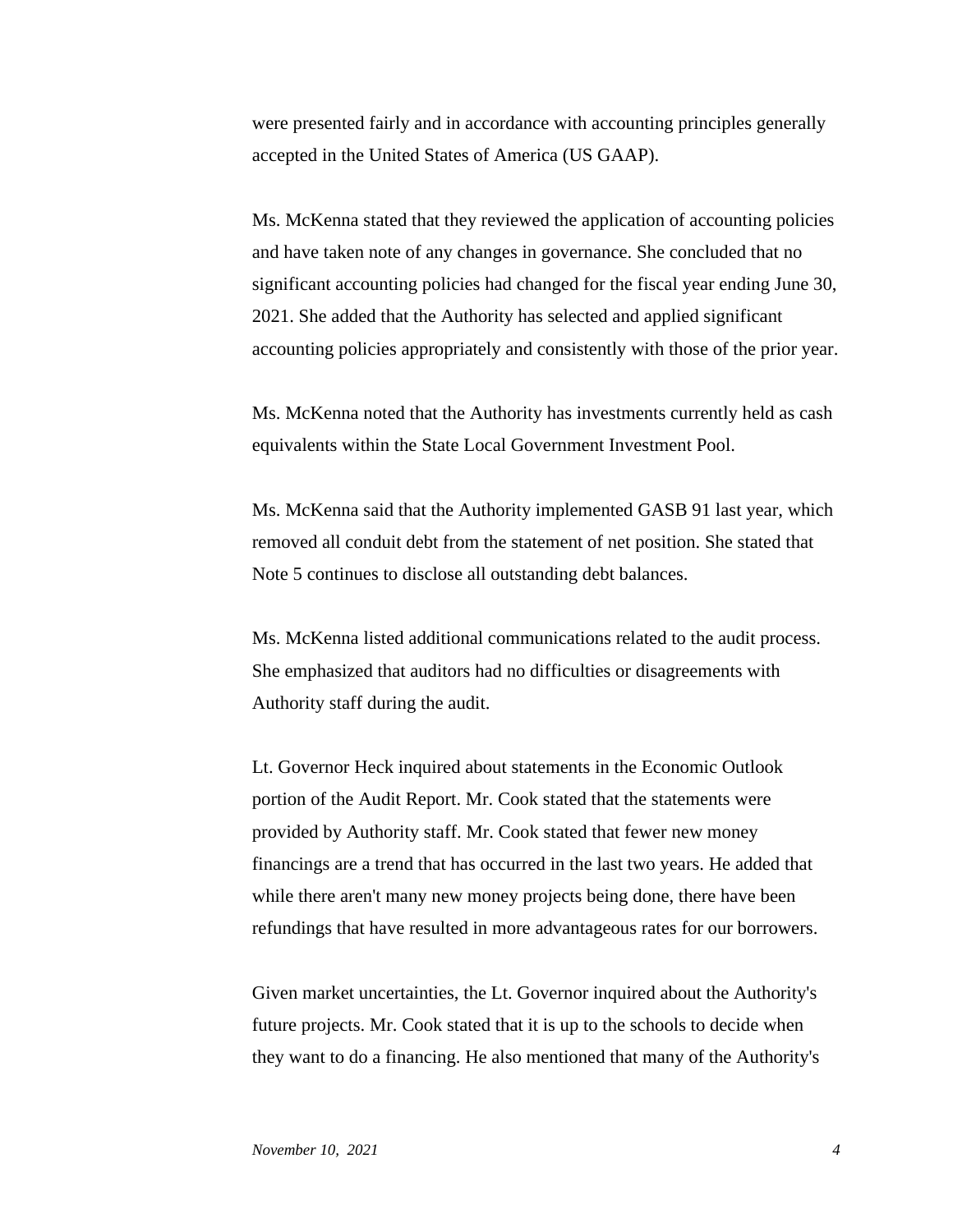|                                                            | member institutions work with financial advisors. Mr. Belton shared his<br>insights about the issue from the school's perspective.                                                                                                  |
|------------------------------------------------------------|-------------------------------------------------------------------------------------------------------------------------------------------------------------------------------------------------------------------------------------|
|                                                            | Mr. Cook commended Moss Adams and Authority staff, Mr. Loranger, for a<br>smooth audit process. He then reminded the board to read Notes 1 and 2,<br>which discuss the Authority and its major accounting policies.                 |
|                                                            | Mr. Cohen asked for a motion to accept the final Audit Report. Lt. Governor<br>Heck made the motion, and it was seconded by Dr. Sharratt. The final audit<br>was accepted unanimously, 5-0.                                         |
| <b>Action Item:</b><br><b>Approval of</b><br>the Financial | Mr. Cohen asked Mr. Cook to present the financial statement for<br>consideration.                                                                                                                                                   |
| <b>Statement</b>                                           | Mr. Cook stated that the unaudited financial statement for the period ending<br>September 30, 2021 shows assets of just over \$1 million and approximately<br>\$70,000 of liabilities, leaving just over \$1 million in net assets. |
|                                                            | Mr. Cook stated that the invoice from the Housing Finance Commission<br>covering April 2021 through September 2021, totaling over \$148,000, has<br>been approved by Board Treasurer, Dr. Sharratt.                                 |
|                                                            | Lt. Governor Heck moved approval of the financial statements, and it was<br>seconded by Mr. Belton. The motion was accepted unanimously, 5-0.                                                                                       |
| Market<br><b>Update</b>                                    | Mr. Cohen introduced Mr. Toepfer to present the market update.                                                                                                                                                                      |
|                                                            | Mr. Toepfer reported that the Federal Reserve decided to reduce monthly<br>bond purchases by \$15 billion dollars. He discussed current inflation as well<br>as potential rate hikes in the future.                                 |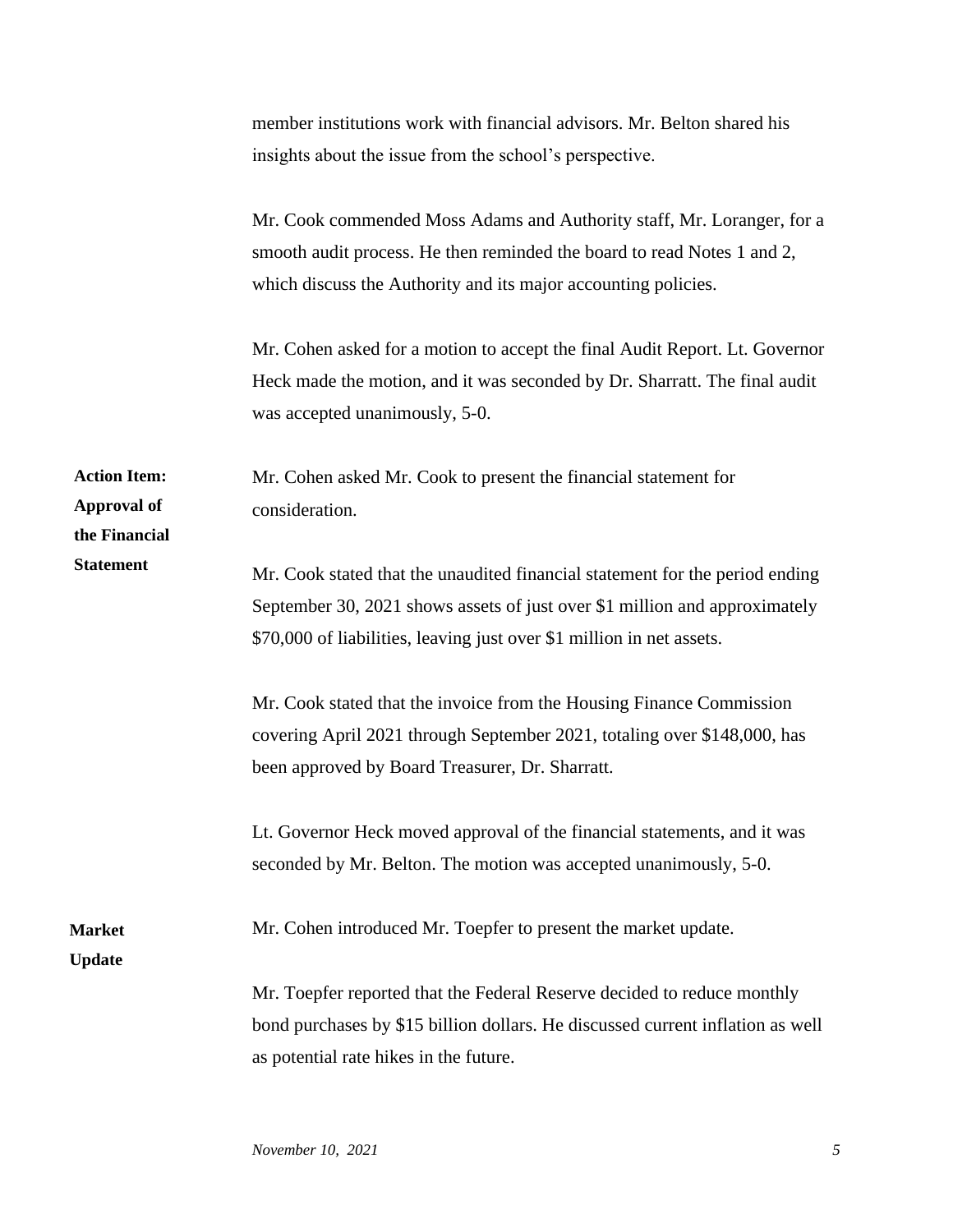Mr. Toepfer stated that the unemployment rate has lowered to 4.6%.

Mr. Toepfer presented a graph that outlined how the tax-exempt market prices bonds. He stated that short-term interest rates are starting to increase.

Mr. Toepfer showed a comparison between tax-exempt and taxable interest rates over the last year. He noted that interest rates have been volatile in the previous year. He then presented a historical overview of interest rates.

Mr. Toepfer said that municipal market supply is still lower than a year ago. He added that less competition in the market is a good thing.

Lt. Governor Heck inquired about the future of municipal bond issuance following the passage of the Infrastructure Investment and Jobs Act. Mr. Toepfer stated that, while there are many unanswered questions about the infrastructure bill, he believes that having an additional funding source is a good thing. They do not yet have a true assessment of what this will bring to the market.

Mr. Toepfer showed a consensus forecast from numerous financial institutions as reported by Bloomberg.

Ms. Minato inquired about the market conditions that led to the supply shift from May to July 2020. Mr. Toepfer outlined some of the reasons for the shift in market supply.

Mr. Cohen introduced Ms. Monillas to present an overview of the new WHEFA website.

**Introduction of the New WHEFA Website**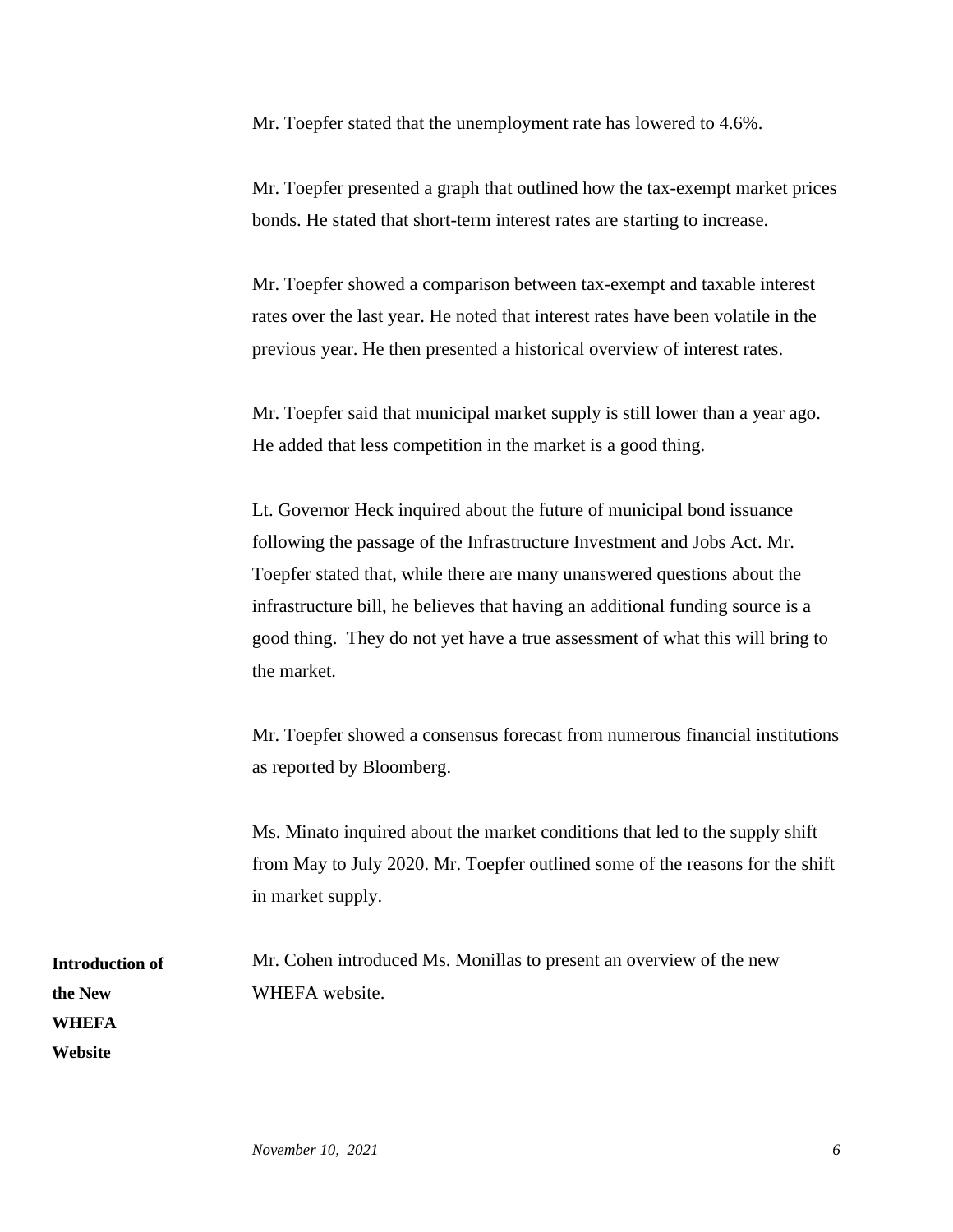|                                           | Ms. Monillas presented the new website and discussed some of its highlights.<br>She stated that the Authority had received numerous compliments on the new<br>website.                                                                                                    |
|-------------------------------------------|---------------------------------------------------------------------------------------------------------------------------------------------------------------------------------------------------------------------------------------------------------------------------|
| <b>Bond Issue</b><br><b>Status Report</b> | Mr. Cohen asked Mr. Edwards to present the Bond Issue Status Report.                                                                                                                                                                                                      |
|                                           | Mr. Edwards expressed his appreciation for being a member of the Authority<br>staff and serving the board.                                                                                                                                                                |
|                                           | Mr. Edwards stated that with the approval of the financing resolutions for<br>Whitworth University and Whitman College, these transactions will now<br>proceed to closing.                                                                                                |
|                                           | Mr. Edwards stated that the next potential bond transactions are as follows:<br>\$20 million in new money for Pacific Northwest University of Health<br>Sciences' Student Learning Collaborative building; and a \$37 million<br>refunding for University of Puget Sound. |
|                                           | Mr. Edwards stated that the Whitman College bond, which is scheduled to<br>close on November 30, 2021, will be the first closed bond issue of the current<br>fiscal year, followed by the Whitman University bond, which is scheduled to<br>close on January 4, 2022.     |
| <b>Executive</b><br>Director's            | Mr. Cohen then asked Mr. Walker to present the Executive Director's report.                                                                                                                                                                                               |
| <b>Report</b>                             | Mr. Walker summarized the Authority's member colleges and universities'<br>leadership turnover.                                                                                                                                                                           |
|                                           | Mr. Walker reported that with the assistance of the Authority, the final savings<br>letter prepared by Stifel for the University of Puget Sound transaction that<br>closed in June showed the University saved over \$2.8 million.                                        |